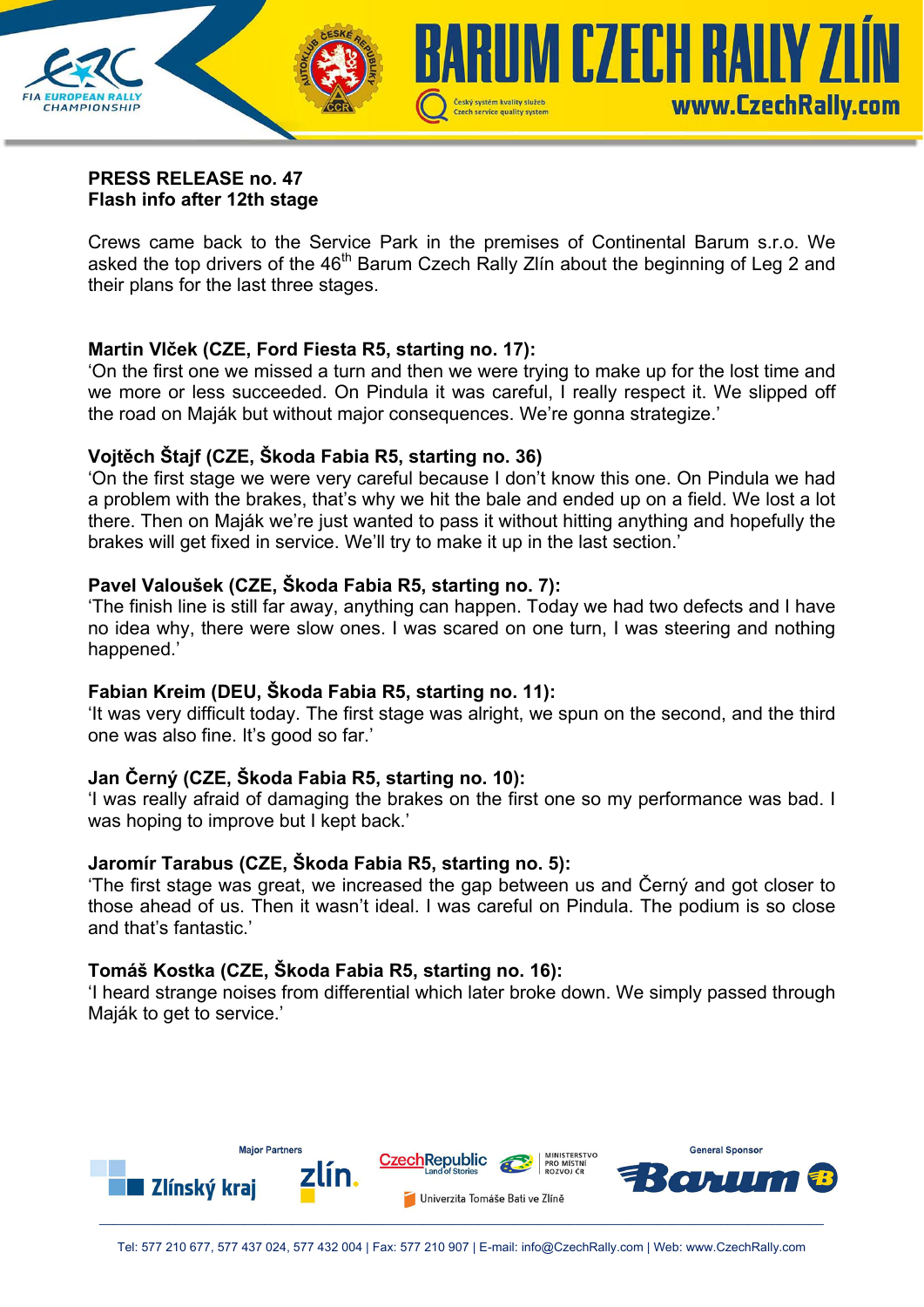

## **Bryan Bouffier (FRA, Citroën DS3 R5, starting no. 3):**

'The first two stages weren't easy, the second one was a bit better. We're struggling with our pace, our notes. Hopefully we'll take back the third place.'

### **Alexey Lukyanuk (RUS, Ford Fiesta R5, starting no. 4):**

'Jan is on full attack, for us it's difficult to match to his pace. To be honest, I don't want to risk anything, we have already done a good job here, but doesn't mean we're slowing down.'

## **Jan Kopecký (CZE, Škoda Fabia R5, starting no. 2):**

'We missed a turn on Pindula that shouldn't had happened. Otherwise it's quite fast.'

### **Kajetan Kajetanowicz (POL, Ford Fiesta R5, starting no. 1)**

'It wasn't bad loop for us. Today we're third. Because of yesterday's problem with engine we can't fight for the top. We're trying to improve our setup. Anyway it's OK, I'm trying to enjoy this rally.

## **Miroslav Jakeš (CZE, Škoda Fabia S2000, starting no. 43)**

'We're fast and Kašava was very good. On Pindula we had a misunderstanding with speed bump and it thrown us in a bale. Maják was alright.'

## **Ondřej Bisaha (CZE, Ford Fiesta R5, starting no. 38)**

'We arrived on start and servo stopped working. We didn't have much time, we called the mechanics. Everything was ruined, nothing was working and on top of everything we had a puncture on the first stage.'

### **Antonín Tlusťák (CZE, Škoda Fabia R5, starting no. 18):**

'I made a mistake on Maják, maybe we had bad notes and we ended up in the forest. I'd like to thank the fans for pushing us back on the road.'

### **Roman Odložilík (CZE, Ford Fiesta R5, starting no. 12):**

'It's hard to keep the spirits up. We lost some time because of Sirmacis's accident on Pindula.'

### **Łukasz Habaj (POL, Ford Fiesta R5, starting no. 9):**

'It's good, we're just passing through. Because of the accident on the road we had to stop. These stages are really hard-core. Incredible. We're learning without taking any risks. Because even a small mistake can cause a crash. We're not fighting for anything.'

# **Jarosław Szeja (POL, Subaru Impreza STi, starting no. 41):**

'No problem. It's fast and we did well on some turns. Aside from slightly overheated brakes we don't have any issues.'